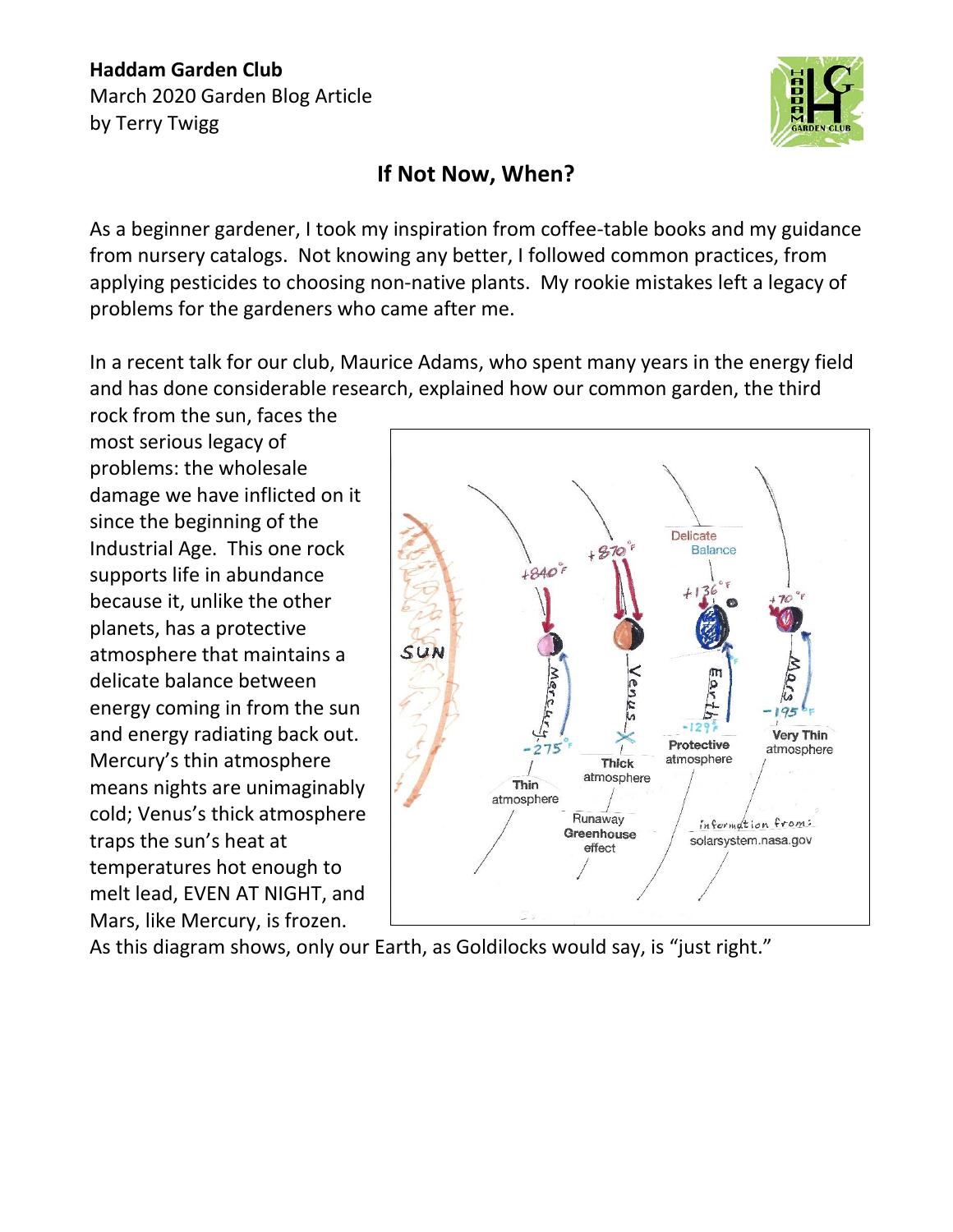Or at least it was. Our just-right atmosphere is defined by the level of carbon dioxide in the atmosphere. It can and does fluctuate somewhat, but for hundreds of thousands of years it held steady within a fairly narrow range. But not any more. The chart below says it all: in the last hundred years—roughly since the Industrial Era got rolling—CO<sub>2</sub> concentration has gone up, and up, and up, far faster and higher than could possibly be explained as a natural variation. As  $CO<sub>2</sub>$  density increases, it becomes more difficult for heat to radiate back out into space, and so the temperature rises. That's the "greenhouse effect." You've felt it if you walked into a greenhouse at a garden center. No big deal? OK, now think about how it felt when you opened the car door after a day at the beach.



SOURCES: Scripps Institution of Oceanography

InsideClimate News

## **Where does all that CO<sup>2</sup> come from?**

- Burning fossil fuels, of course: to run everything from our cars, airplanes, trains and buses to lawn mowers and cruise ships; to heat our houses and offices; and to generate electricity in our power plants.
- Land use changes, including deforestation and farming processes that are ever more dependent on mechanization and petroleum-based fertilizers, and are geared toward a Western diet that has moved steadily away from plants to meat (especially beef, production of which can cause  $CO<sub>2</sub>$  emissions up to 50 times higher than plant-based products). Where does your diet fall on this chart?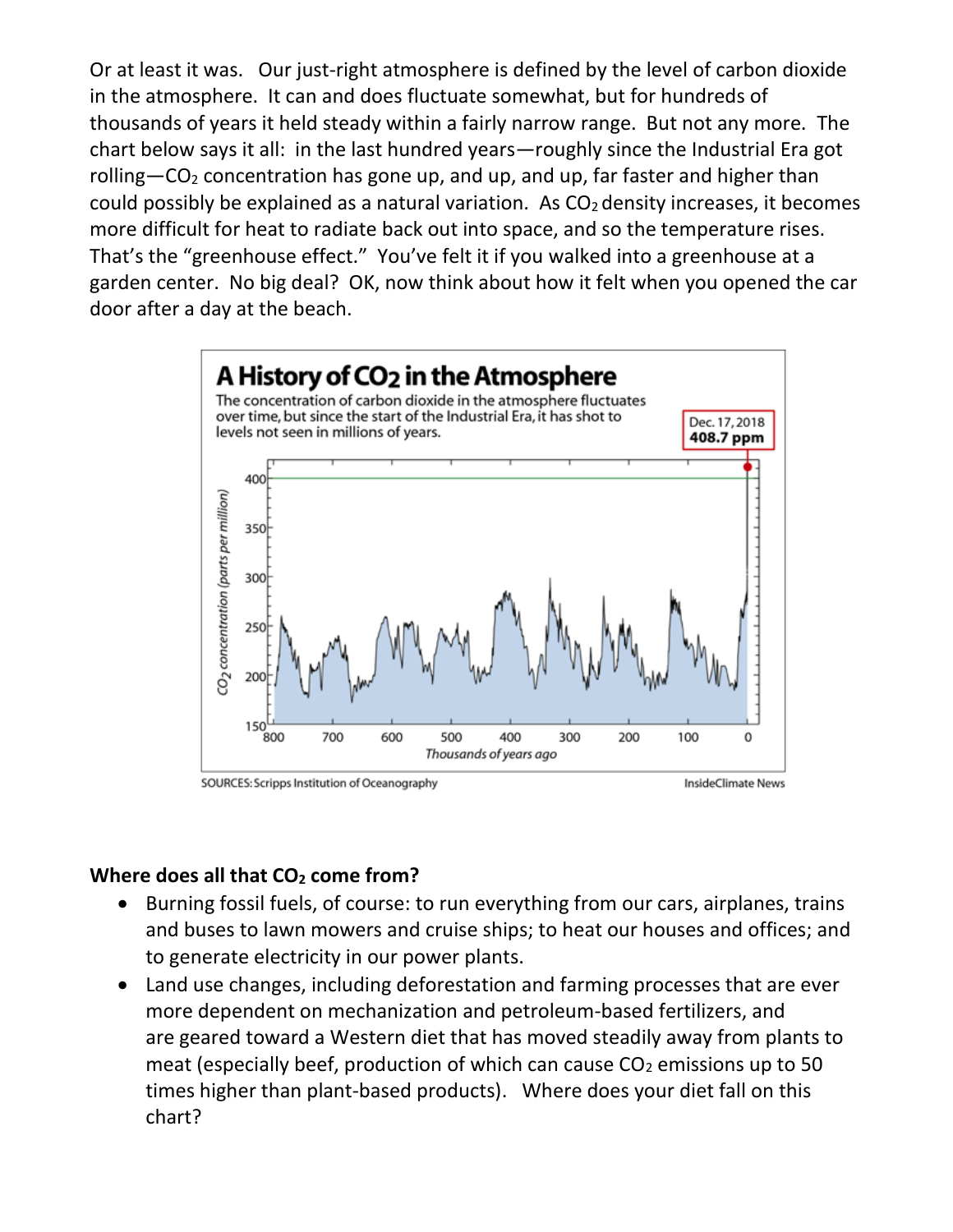

• And all of these are magnified by the demands of an ever-growing population.

For as long as the earth has existed, the oceans have buffered fluctuations in temperature, absorbing excess heat, storing it, redistributing it. Unfortunately, the warmer the oceans become, the less extra heat they are able to absorb. And as they absorb heat they're also absorbing  $CO<sub>2</sub>$ , which is making them too acidic for coral reefs and most fish. Not to mention changing patterns in ocean currents, which affect storm frequency and severity.

## **What can you do about it?**

Recently an old friend and I were discussing the plight of our planet and how concerned we were. A bit later the conversation changed course, and she mentioned her hope to become a bicoastal resident when she retired. When I pointed out the  $CO<sub>2</sub>$ impact of frequent transcontinental flights, she balked. "I'm not going to stop traveling! I don't want to churn butter!" It's an all-too-common reaction: things have to change, as long as I, personally, don't have to change my behavior.

Well, nobody is asking anyone to churn butter. But we're not rookies any more, folks. The science is too solid, the effects too obvious, and the price too high to let us continue to pretend that we don't have to make some changes, even if some of them aren't very comfortable. But, hey, some people reacted as if the sky were falling when